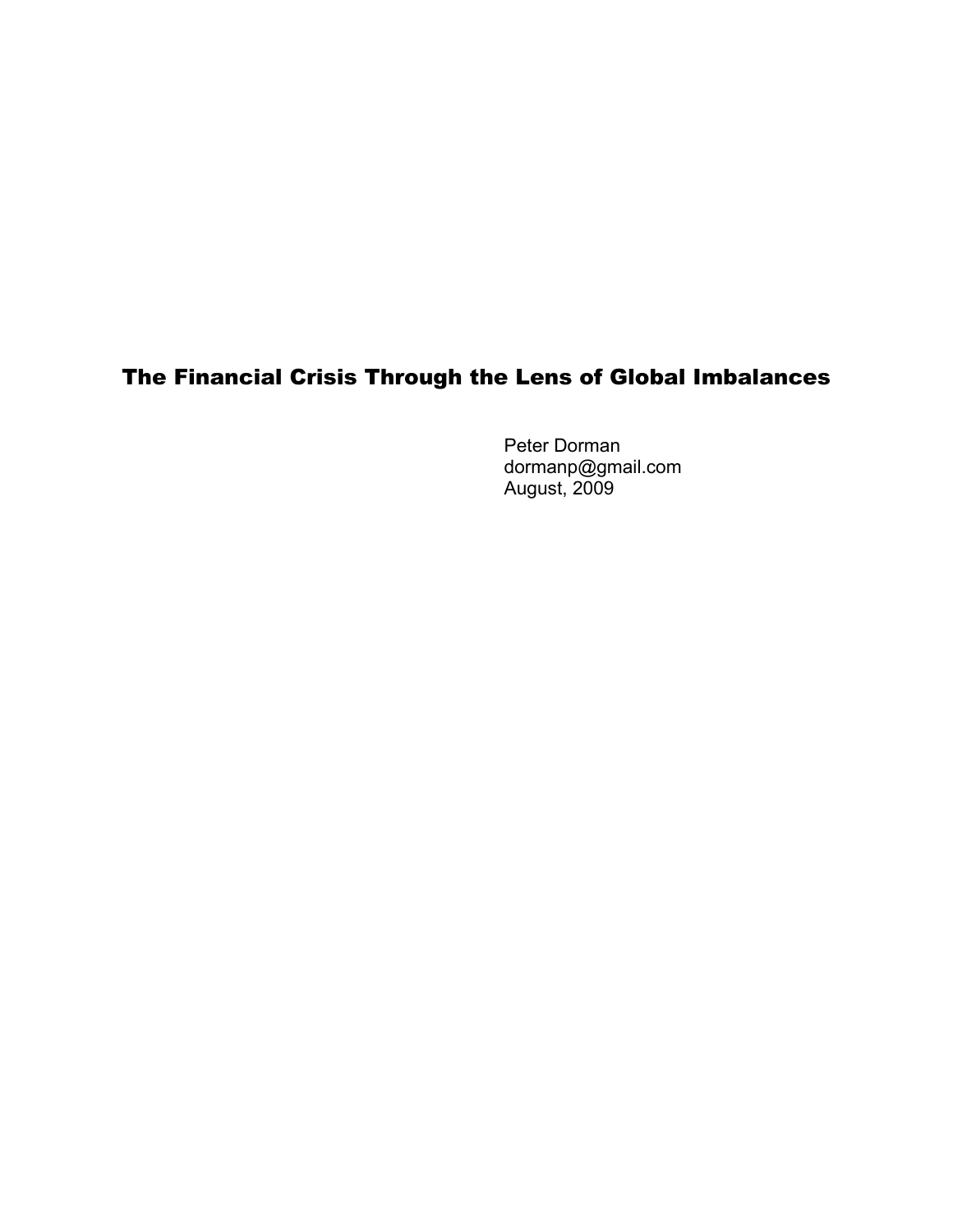# **I. Introduction**

This is not the financial crisis we had expected. During the middle of the current decade, many of us were increasingly concerned about the sustainability of the US current account deficit. By the fourth quarter of 2005, this outflow had reached 6.5% of GDP and was being financed almost entirely by dollar reserve accumulations of foreign central banks. Debate among economists had centered on whether the US would experience a hard or soft landing, where the first would be marked by a run on the dollar and a spike in interest rates, and the second by chronically high interest rates and lower growth over many years, until imports had declined to a sustainable level. (Bergston and Williamson, 2004; Blanchard et al., 2005; Cline, 2006; DeLong, 2005; Eichengreen, 2006; Krugman, 2006; Obstfeld and Rogoff, 2005; Roubini and Setser, 2004; Summers, 2004; Xafa, 2007) In the end, neither forecast turned out to be correct. The landing is certainly proving to be hard, but where is it?

At the simplest level, the actual crisis differed from the expected one in three ways. First, it presented itself as a global upheaval, not one confined to the US or even primarily centered on it. More or less simultaneously, every economy experienced the same problems: a collapse of asset values that undermined the solvency of essential financial institutions, a sudden stop to new lending, and a sharp contraction of consumer demand. In fact, as the crisis unfolded the vulnerability of the US appeared to be lower than that of many other countries. For instance, as of the end of second quarter, 2009, 12 countries (nine of them transitioning) had drawn a total of \$35B from the IMF's Standby Account, and interest rate spreads pointed to several EU nations as being at far greater risk of default than the US. Second, the weakness of the financial sector in particular seemed to be characteristic of nearly every country. The sins of deregulation, dishonesty and incentives that reward reckless behavior were apparently universal, to the extent that, for many observers, the economic crisis was a financial crisis in all significant respects. Third, rather than collapsing, the dollar revealed itself, at least temporarily, to be a pillar of strength: the immediate response to the financial distress during the summer and fall of 2008 was a net capital inflow to the US and a rush to acquire short-term Treasuries in particular. Yesterday's controversies around US external deficits seem almost quaint at the moment, echoes from another era.

The main argument of this paper, however, will be that, while the crisis has not unfolded quite as anticipated, and although financial excesses were important for propagating it internationally, global imbalances were at the heart of events. Specifically, the financial rupture occurred as a result of the breakdown of the mechanism by which imbalances were being financed, and the emergency measures being taken to patch this mechanism can only succeed in stabilizing the downturn, not reversing it. One way or another, the route out of the crisis must lead to a different regime of global balances, one in which excess demand from the US no longer fuels export booms in creditor regions. This may well entail a significant ratcheting down of global output and a period of slow growth until the global capital stock adjusts to a new, and hopefully more sustainable, configuration of demand.

One final word of caution is in order. Behind the narrative that follows lies an implicit model that may seem peculiar to economists accustomed to thinking in terms of equilibrium outcomes. Instead, structural characteristics, especially the financing constraints that apply to incomes and expenditures, are emphasized. This does not mean that agency is ignored; I do take into account behavioral responses to changes in income and prices, but the underlying model is one in which the primary forces are inertial, behavior is largely governed by convention, and the fog of uncertainty prevents the attainment of an equilibrium end-state. In addition, political-economic considerations are central and provide the framework within which private actors adjust. To my knowledge, a formal model incorporating these features and sufficiently elaborated to capture the outlines of this narrative does not exist.<sup>1</sup> This necessitates a softer, less falsifiable style of explanation, but, in any case, a careful description of events is needed before one can begin to test hypotheses.

# **II. Recycling Global Imbalances**

At the risk of being too schematic, one can divide the recycling of current account deficits into two components or phases, which can be called "currency recycling" and "credit recycling". Both are necessary for such a deficit to persist for more than a trivially short period of time.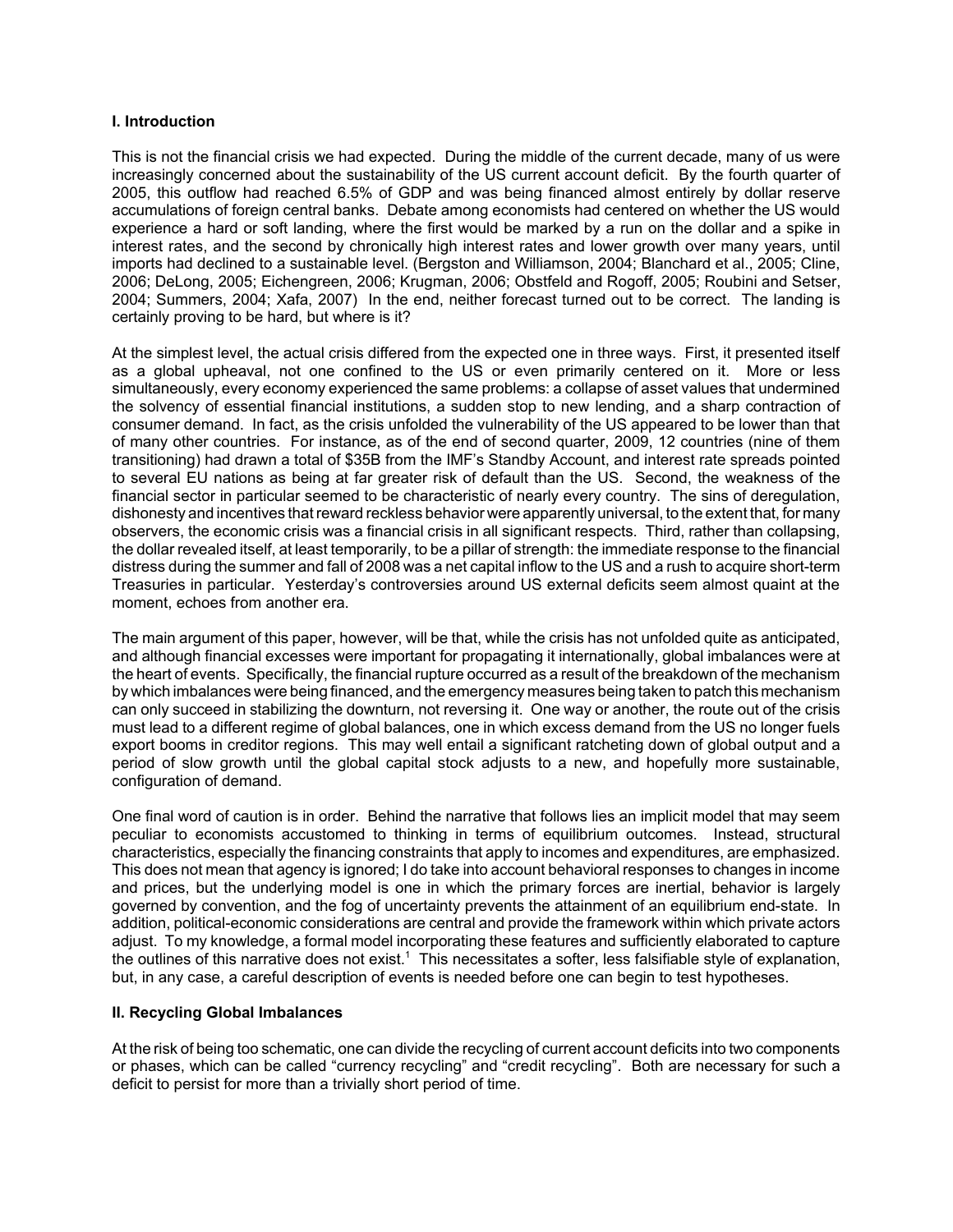Currency recycling refers to the exchange of deficit for surplus currencies. Country A, let us say, runs a current account deficit (CAD) with country B. There is a net flow of A's currency to B. Recipients of this currency take it to B's central bank (CB) to exchange for their own. Now excess reserves of A's currency temporarily materialize at this bank. Some portion may be acquired by other individuals or institutions within B who wish to purchase assets in A; this would be an offsetting private capital flow. If private demand for Adenominated assets is not sufficient to deplete the excess reserves, two main possibilities present themselves. The CB of B could sell these excess reserves on the market in order to obtain other currencies, driving down the value of A's currency—and potentially contributing to a market correction for the current account imbalance. Alternatively, the CB could retain these reserves, holding them in the form of A-denominated assets. In other words, the CB could supplement private capital flows to A with a public capital flow.

Currency recycling in this sense is what captured economists' attention during the heyday of the US CAD. Figure 1 presents the now-familiar story of the US CAD during the years 1993-2009.



**Figure 1: US Current Account Deficit as Percent of GDP, 1993-2009**

The deficit remained relatively stable at less than 2% of GDP until 1998, when it began the rapid descent that characterized the period 1998-2006. Roughly speaking, there were two phases to this downward trajectory. During the first, which ended with the NASDAQ sell-off of 2001, the CAD was financed by robust private capital inflows. These were either directly in the form of equity purchases or the acquisition of other assets that strengthened the demand for equities via portfolio substitution. Leaving aside the bubbly aspect of the dot.com boom, one might legitimately say that perceived investment opportunities in the US attracted foreign capital, yielding a stronger dollar and a greater trade imbalance than might otherwise have occurred, although taking into account the trajectory of the payments deficit over the entire period—before and after the boom—makes it clear that a transitory episode in equity markets was not the primary determinant of this imbalance.

The second phase was marked by the declining attractiveness of US financial assets to foreign investors. Beginning in 2001, private capital inflows were insufficient to finance the CAD and needed to be supplemented by sovereign purchases of dollar-denominated assets, primarily Treasuries and Agencies (issues supplied by Fannie Mae and Freddie Mac). By mid-decade, this sovereign inflow constituted the entire volume of net finance; as the CAD receded from its trough in 2006 sovereign flows now financed not only the US current account but also net private capital outflows, the latter reaching approximately \$200B on an annualized basis by the second quarter of 2007. $^2$  Perhaps we are now in a third phase of rebalancing, although the dramatic adjustment in the last quarter of 2008 and the first quarter of 2009 may reflect the short-term impact of the financial crisis rather than presaging a new trend—more on this later.

Given sufficient currency recycling (net capital inflows) to sustain a CAD, the second component is credit

Source: US Bureau of Economic Analysis, National Income Accounts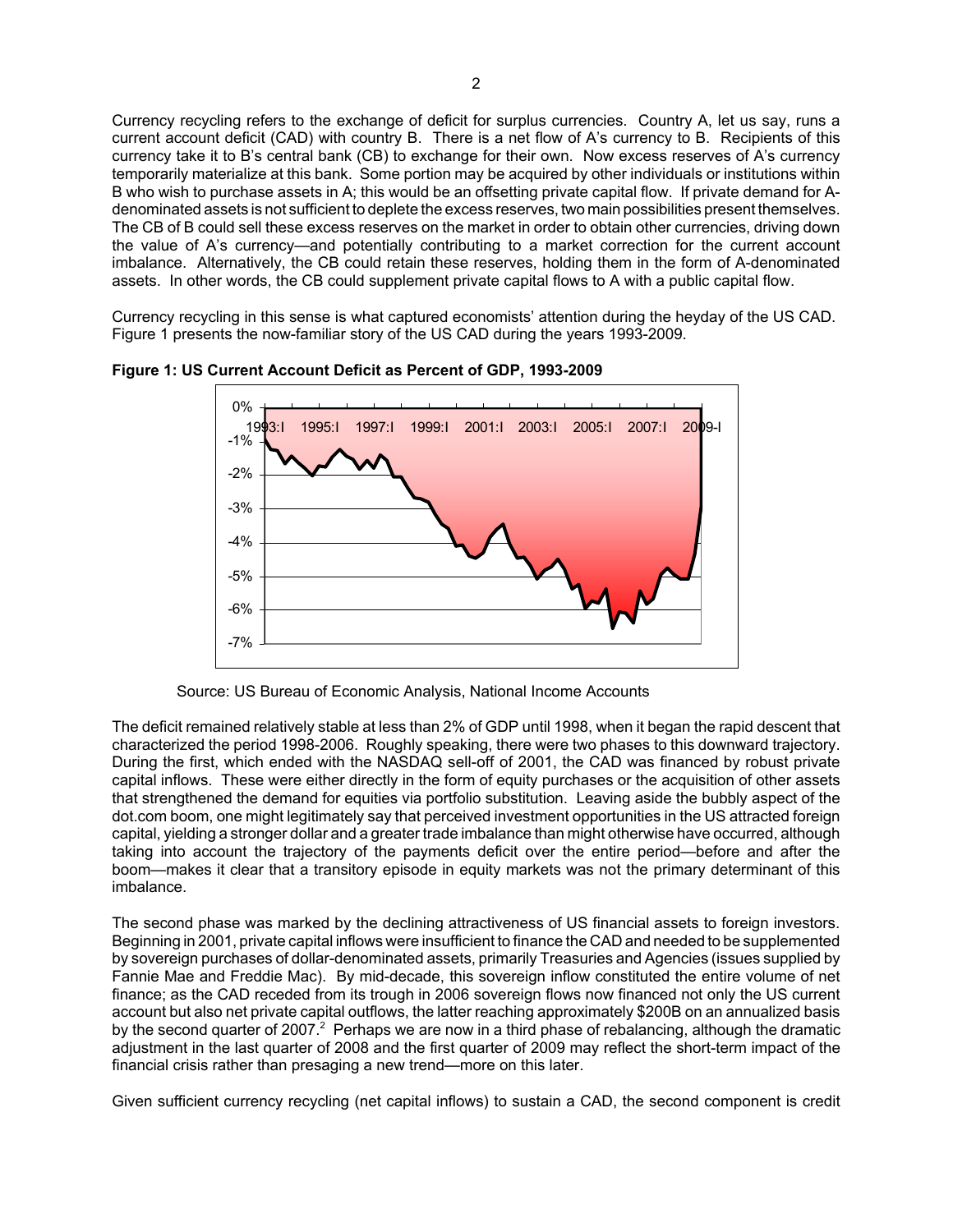recycling, the process that puts financial resources in the hands of those whose spending must necessarily exceed their income. The algebra is rudimentary yet oddly unfamiliar. National income is given, of course, by

(1) 
$$
C + I + G + (X-M) = Y
$$

Aggregate expenditure, E, is

$$
(2) \qquad C+1+G=E
$$

recognizing that C, I and G incorporate both domestically and externally produced components. Thus the sum of private and public budgets, B, is given by

(3) 
$$
X - M = Y - E = B
$$

A country with a CAD relies on credit (or a decumulation of assets) to finance the portion of its total expenditures corresponding to that deficit. This can take the form of either fiscal deficits or borrowing (reduced net asset position) by households and firms.

The point in this context is that the capital inflows associated with the balance of payments constraint must find their way into credit vehicles that finance the actual expenditures given by (2). For government spending this means new Treasury issues; for business expenditures the main vehicle is corporate bonds; for households we have to consider not only consumer credit but also mortgage lending. That this aspect of the recycling process was not given sufficient attention was due, in my opinion, to the failure of conventional macroeconomics to incorporate financial balances into its standard analytical workhorses.

To return now to our historical narrative, associated with each phase of currency recycling was a set of mechanisms for credit recycling. The first point, which needs to be made as strongly as possible, is that fiscal deficits, while important for the story, were hardly the most important element, despite the substantial economic literature on "twin deficits".<sup>3</sup> Figure 2 displays US fiscal deficits as a percent of GDP during this same period as above.



**Figure 2: US Fiscal Deficits as a Percent of GDP, 1993-2009**

Source: US Bureau of Economic Analysis, National Income and Product Accounts

The period of initial rapid expansion of the CAD was also one of fiscal surplus: the capital gains generated by the equity bubble were sufficient to finance not only the expenditure deficit as defined by (3), but also the "negative contribution" to this aggregate borrowing attributable to net public revenues. Of course, the fiscal surplus vanished overnight with the collapse of equities and the onset of a recession; this permitted public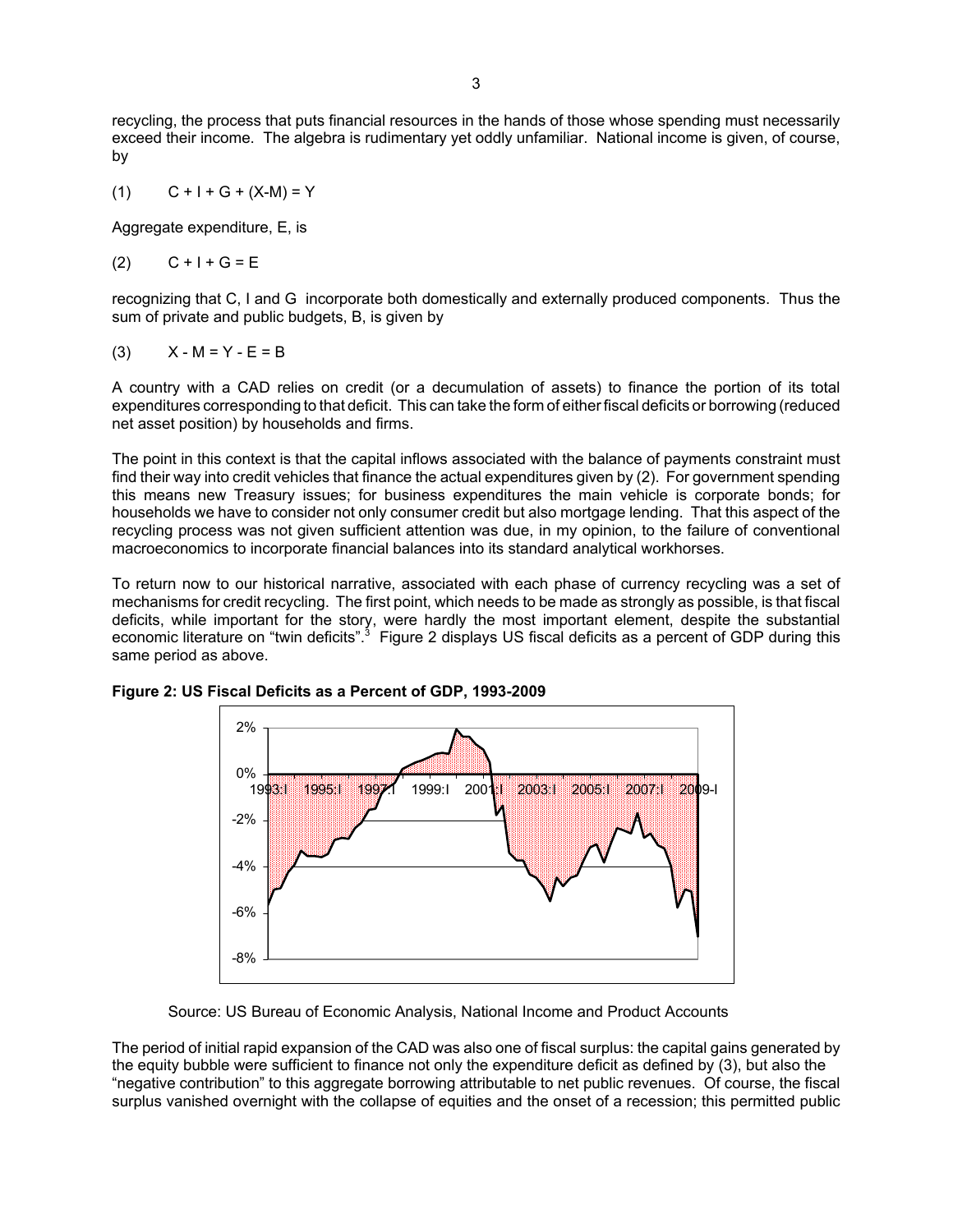borrowing to pick up the recycling slack resulting from the closure of the equities channel. Indeed, fiscal deficits fully financed the CAD through the end of 2003, indicating that, on balance, growing private indebtedness during this phase was essentially a domestic affair—a net borrowing of one portion of the universe of households and firms from the other, in a context of dramatically increasing income inequality.

The subsequent three years, on the other hand, set the stage for the crisis as it was ultimately realized. Fiscal deficits declined to under 2% of GDP, while the CAD ballooned to 6.5%. Now borrowing to achieve credit recycling was the responsibility of households, and their primary vehicle was the housing market. Capital inflows, directly (via Agencies) and indirectly (via portfolio substitution), pumped up real estate values. Households converted these apparent capital gains into consumption finance via equity extraction, derived from realized capital gains, home equity loans and cash-out refinancing. Figure 3 shows annual gross equity extraction in the housing sector as a percent of GDP.



**Figure 3: Gross Equity Extraction from Housing, US, as Percent of GDP, 1993-2006**

Source: Greenspan and Kennedy (2007)

This can be taken only as a rough indicator of credit recycling via this channel. There are two issues: (1) Equity withdrawn from housing assets can be reallocated to other assets; Greenspan and Kennedy (2007) offer estimates of this first round cross-asset effect, but they are not able to trace the indirect process by which reinvestment of housing appreciation can lead to equity withdrawals by counterparties in non-housing asset markets.(2) Greater equity extraction by some households might be tied to greater saving by others. Recall that this was a period in which income inequality rose to levels not seen in nearly a century. Income shortfalls on the part of lower- and middle-income households were partly a reflection of the extraordinary earnings bubbling up to the top. There is some evidence that this process was responsible for a portion of increased mortgage and consumer debt at moderate income levels. (Boushey and Weller, 2008) Perhaps it also accounted for a portion of household savings among the well-off. If so, we could say that, in effect, those whose incomes were not rising sustained some of their consumption by borrowing indirectly from those whose incomes were. Of course, this complication, while qualifying the contribution of housing equity extraction to aggregate household dissaving, does not diminish its role in credit recycling. Overall, it is clear that housing played a predominant role in generating finance for household consumption during the period in which fiscal deficits were on the decline, at a sufficient scale to offset the public retreat from credit recycling. There was a corresponding increase in other forms of household debt, such as credit cards and auto loans, but housing saw the largest growth.This can be seen in Figure 4, which depicts the annualized growth rates in mortgages and consumer credit.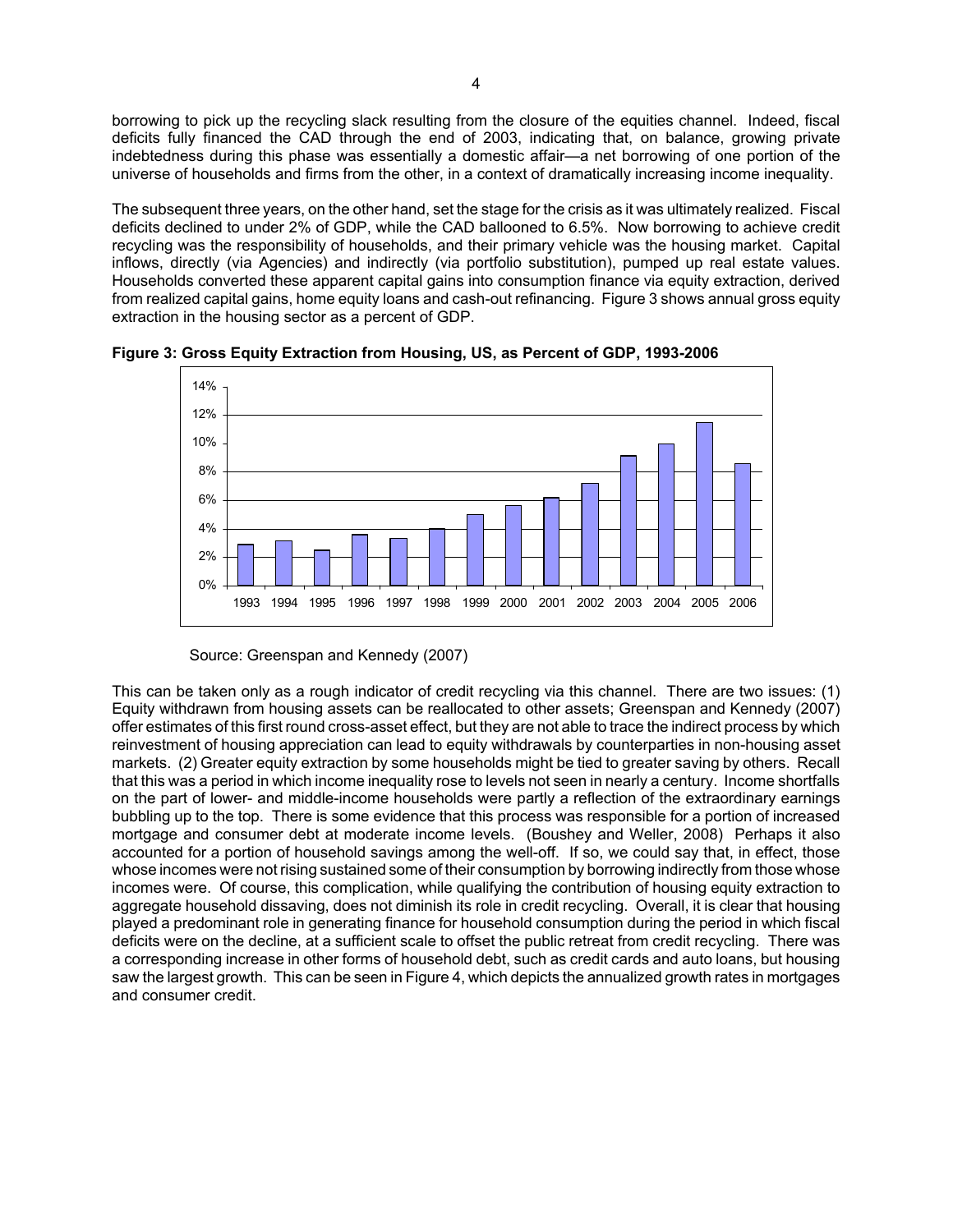

**Figure 4: Annualized Growth Rates in Household Borrowing, 2003–2009**

Source: Federal Reserve Board, Flow of Funds Accounts

Up to this point debt expansion has been discussed in an implicitly functionalist manner: private and public deficits played the role of making possible the recycling of capital inflows to agents whose expenditures exceeded their incomes. It is legitimate to ask, however, whether these inflows also acted causally on financial markets so as to generate "bubble finance". This could be explored generally with a view to all assets potentially subject to appreciation and liquidity withdrawals, but the limited research thus far has considered only housing. As an introduction to this topic, consider the three European countries mentioned most prominently in connection with housing bubbles, Ireland, Spain and the UK. All had chronic CAD's during the past decade, as seen in Table 1.

| Table 1: Current Account Deficits as Percent of GDP, Selected European Countries |  |  |
|----------------------------------------------------------------------------------|--|--|
|----------------------------------------------------------------------------------|--|--|

|                                          | 2002   | 2003          | 2004   | 2005   | 2006 |  |
|------------------------------------------|--------|---------------|--------|--------|------|--|
| Spain                                    | $-3.3$ | $-3.5$        | -5.3   | $-7.4$ | -8.9 |  |
| Ireland                                  | $-1.0$ | NA.           | $-0.6$ | $-3.5$ | -3.6 |  |
| United Kingdom                           | $-1.7$ | $-1.6$ $-2.1$ |        | -26    | -34  |  |
| Source: IMF World Economic Outlook, 2008 |        |               |        |        |      |  |

Of course, a more complete analysis would have to take into account conventional determinants of housing price inflation, as well as alternative venues for currency and credit recycling. Standard & Poors has examined several European countries in order to forecast housing prices; extending conventional real estate analysis to include current account positions, they conclude that CAD's play a significant role in most cases. (Six, 2008a; Six, 2008b) A more systematic analysis is provided by Aizenman and Jinjarak (2008), who examined a panel of 43 countries over the period 1990-2005; they found that, controlling for a wide range of other factors, a CAD of 4% of GDP is associated with a real housing price appreciation of 10% when all lagged effects are aggregated. This is not yet a confirmation of the hypothesis developed in this paper, since the authors do not incorporate variables for competing financial channels, but it is a striking result and difficult to explain except from a perspective similar to ours.

Variations in credit demand may also influence both equity extraction and CAD's, as discussed by Cynamon and Fazzari (2008). A widespread increase in the willingness to rely on credit to increase consumption levels can be self-sustaining via the establishment of social norms; this would jointly influence both domestic credit and asset markets and trade balances. Even so, the timing and location of these credit-fueled import binges would need further explanation, and care must be taken to avoid providing a behavioral account for an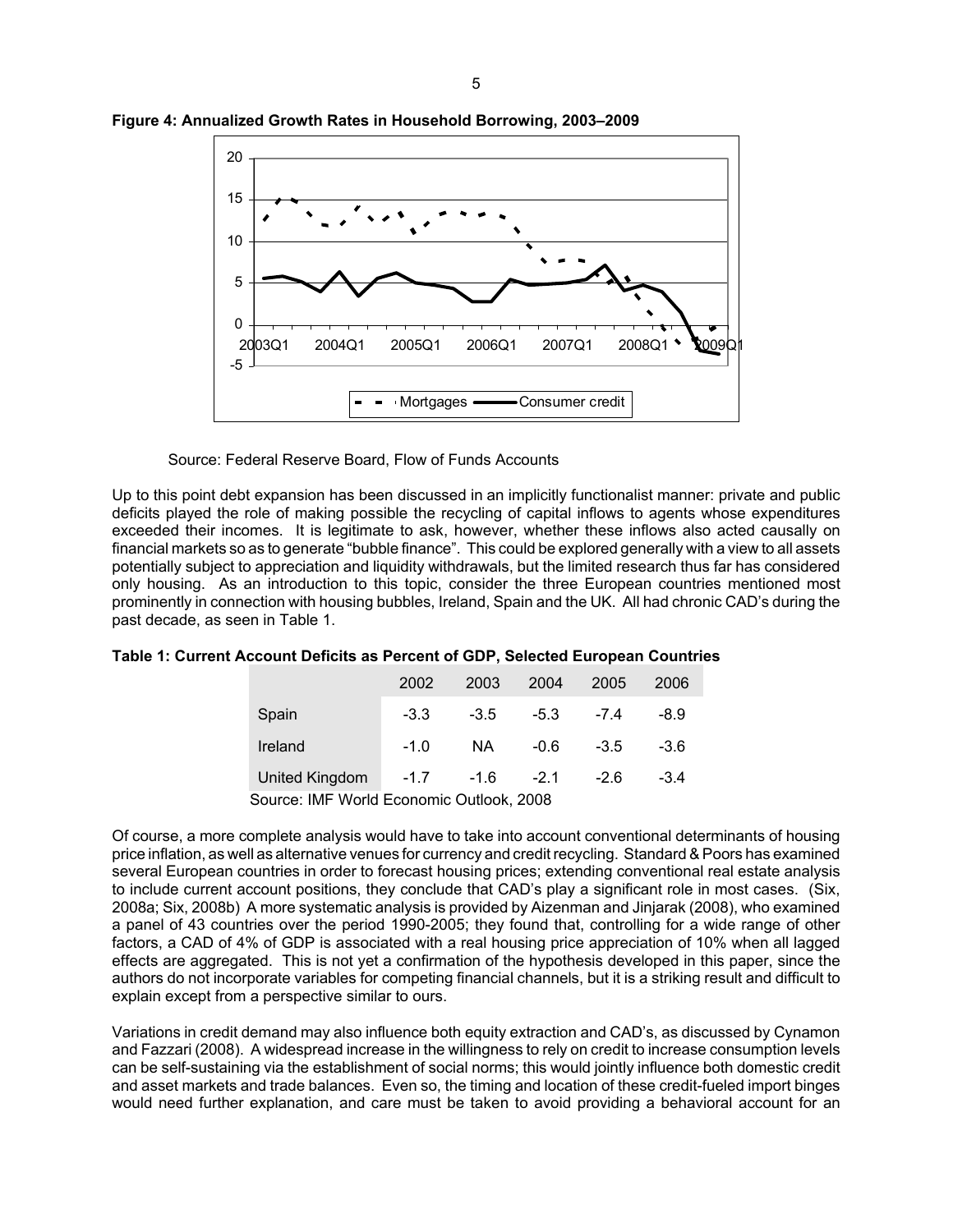accounting relationship, as explained in Dorman (2007).

To sum up the argument thus far, the actual crisis deviated from the predicted one for several reasons, the foremost being that, while it was assumed that recycling vulnerabilities would reveal themselves at the international level (currency recycling), it turned out that the domestic component (credit recycling) was the one that failed. Borrowers overshot their sustainable credit limits, and securities whose ultimate value depended on debt service soured. This overshooting was facilitated by regulatory failure and a general excess of leverage throughout the US financial system.<sup>4</sup> (Ellis, 2008) Due to securitization, however, toxic assets were widely distributed throughout global markets, and the geographic distribution of subsequent nearor actual insolvencies corresponded more to the portfolio choices of different financial institutions than the US origins of the problem. Stolid Canadian banks, some a few miles from the US border, have been less affected than many of Germany's risk-seeking but unsophisticated Landesbanks.<sup>5</sup> Indeed, rather than triggering a run on the dollar, the financial crisis initially provoked a run *to* the dollar. Superficially, one could say that, while a breakdown in the recycling of global imbalances was at the root of the current crisis, it has played no noticeable role in its propagation or the scale of its effects. This could be true for the panic phase which has (perhaps) drawn to a close, but it is too soon to pass this judgment on the slump as a whole.

# **III. Blame a Savings Glut?**

Thus far the current account deficit has been treated as an exogenous factor, like the relative who was invited for dinner but somehow ended up living in a spare room ever since. Our task has been to map the consequences: the scale of capital account financing and the specific channels by which it made its way to the ultimate "excess spenders". Most economists, however, saw this process in reverse. They observed differential savings rates and associated financing gaps across countries, which for them implied capital account flows. Then corresponding (equal and opposite) current account imbalances were required to achieve recycling. Proponents of this view spoke of a "savings glut" in east Asia and the Gulf (Bernanke, 2005); some also suggested that the US had acquired a comparative advantage in financial intermediation such that foreign wealth-holders were eager to place their funds in US markets.

It will be useful at this point to review some of the arguments made in Dorman (2007) which address the issue of causality. Did macroeconomic imbalances (savings relative to investment) induce offsetting trade flows, or did trade imbalances compel offsetting capital flows?

Begin by recognizing that this question cannot be settled by appealing to accounting identities. The fact that at any moment a country's current account deficit or surplus must be the exact opposite of its net national savings (savings minus investment, both public and private) says nothing about the direction of causation. Actions that alter one alter the other automatically as a simple matter of bookkeeping. For instance, if I purchase an import from another country, and if this is the only perturbation in the trade balance, then my outflow of currency can only be spent (by its recipient, or more likely, a counterparty) on an asset, and the supplying of this asset (issuing a new equity or bond, selling an existing asset) is simultaneously a reduction of net national saving. No additional theory is required; indeed, there is no logical space for such a theory. We can't base the existence of identity relations on behavioral responses that may or may not take place.

Once this point is conceded, causality depends solely on the salience of mechanisms that might initiate such a process from prior changes in technologies, policies or other economic factors. Let's see how this would apply to the savings glut hypothesis. To simplify the issue, we can take as our starting point the simplest possible version of this thesis: citizens of east Asian countries (supposedly influenced by "Confucian values") prefer to save a substantial portion of their income, while Americans are incorrigibly profligate. Thus financial institutions in east Asia are stuffed with deposits compared to their American counterparts. Assume also that investment rates (relative to national income) are equal. The implication is that interest rates would be very low in east Asia and high in the US. But this cannot be an equilibrium situation in a world of financial openness. Excess savings would flow from east Asia to the US, reducing interest rate differentials; this in turn would raise the real (inflation-adjusted) value of the dollar relative to east Asian currencies, and dollar appreciation would induce a US trade (current account) deficit. The defensible version of this theory is not that an interest rate story is needed to show why a current account deficit must accompany a capital account surplus (since this is always true by identity), but that the entire set of outcomes could have been set in motion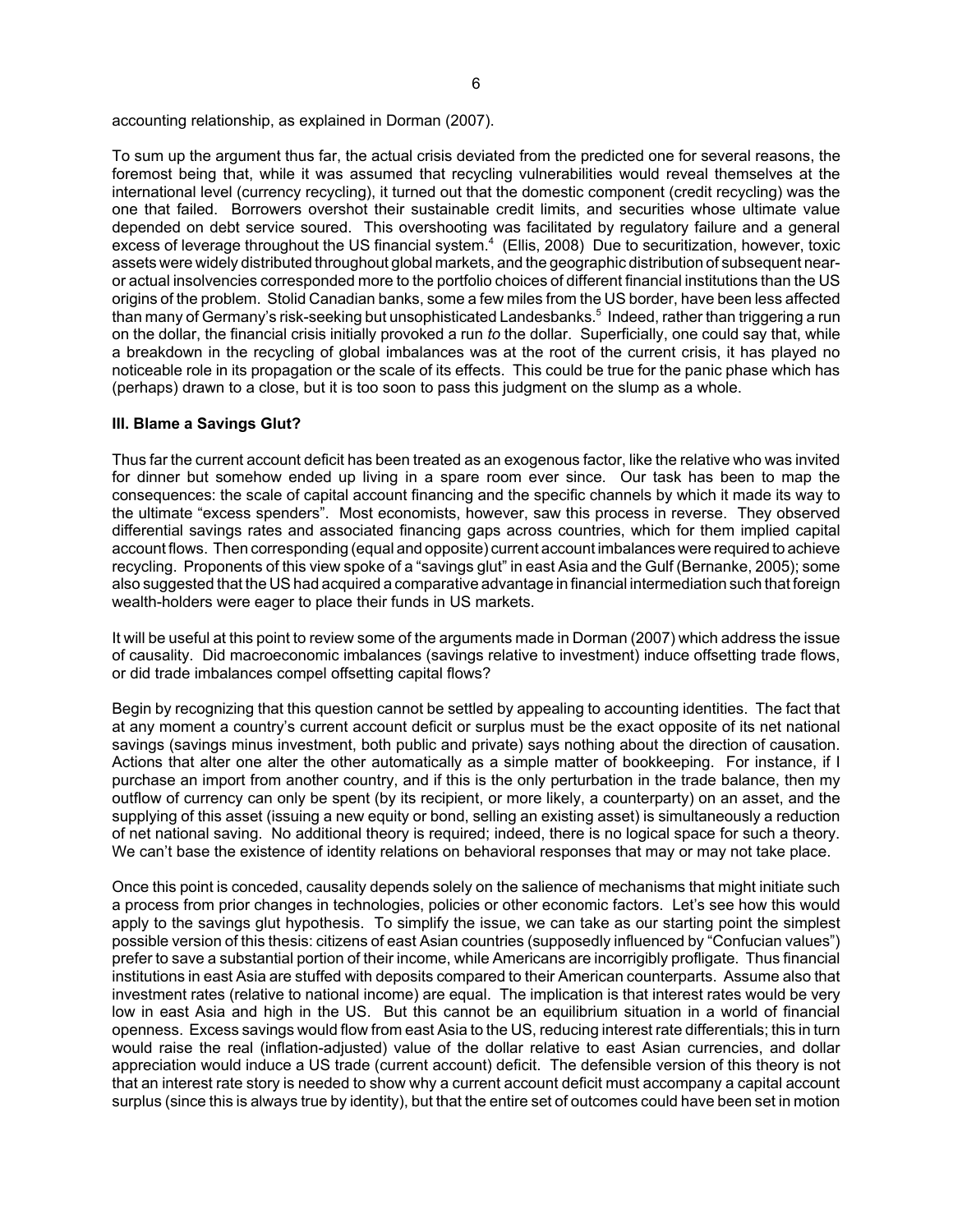by differential savings and could persist as an equilibrium. (An identity can be a disequilibrium; if so it will presumably be short-lived.)

The savings glut story as told here has a series of transmission mechanisms: an autonomous change in savings behavior leads to changes in interest rates, changes in interest rates lead to changes in real exchange rates, and changes in exchange rates lead to changes in bilateral trade balances. For the sake of argument, we can accept the first and third mechanisms as unproblematic, but what about the second? From a theoretical point of view, interest rate differentials in the current period will be reflected in real exchange rates only net of currency risk, but surely this risk is likely to pull in the opposite direction. Indeed, under covered interest rate parity, the causation is mutual, and exchange rate expectations can themselves be an influence on interest rates. How these factors sort out in practice is an empirical matter, and there is a substantial literature on the question. Very generally, one can sum up the current status of research by saying that models that attempt to explain exchange rates on the basis of interest rates and other macroeconomic fundamentals perform little better than a random walk, implying that changes in expectations, and perhaps other factors as well, are salient and confounding. (For documentation, see the references in Dorman, 2007.) In other words, the savings glut hypothesis requires a transmission mechanism that, according to the evidence, does not exist: differential credit market conditions do not explain the overvalued dollar of the past decade, nor its decline during the 2006-08 period.

Alas, the savings glut narrative has even more holes. (1) It depends on a portrayal of investment opportunities that is wildly at variance with the facts. A savings shortage did not make the US an investor's paradise; rather, it was the profit opportunities in east Asia, and particularly China, that attracted the larger part of cross-border private flows. Indeed, the higher return on US outward versus inward investment was at the heart of the middecade "dark matter" hypothesis that claimed that official statistics misrepresented the US balance of payments position. (Hausmann and Sturzenegger, 2007) And if savings rate differentials did not manifest themselves in returns on investment, by what other means could they drive capital flows? (2) The savings glut story purports to explain portfolio choices of private investors based on whether they are situated in savings-short or savings-abundant locations, but an increasing proportion capital flows to the US—ultimately, on the eve of the crisis, more than the entire net inflow—was from sovereign sources.

There is an alternative and far more likely explanation for the same phenomena. After the debt crisis of 1982, the major industrial countries established a policy regime that permitted, and to some extent required, debtor nations in the developing world to transform themselves into export platforms for acquiring hard currencies. Central to this regime was an opening of consumer markets in the wealthy countries and the deregulation of cross-border production and finance.<sup>6</sup> Following the example of Japan, first other smaller east Asian countries and then China took advantage of this institutional environment to generate very large trade surpluses primarily through an effective set of industrial policies. (Wade, 1990; Amsden, 2001) A key component of the strategy was to prevent currency appreciation in order to retain competitiveness, and this meant that either private wealth-holders or public entities in the surplus countries were compelled to acquire dollar (and pound and later euro) portfolios. In some countries and for some periods (such as during the dot.com boom or the initial inflation of the housing bubble) these portfolios were attractive to private investors, but when they weren't central banks and public equity funds stepped into the breach. While cultural factors may have some influence on national savings rates, the extraordinary extent of the realized savings differentials reflected simply the accounting identities: trade surpluses *are* net savings, and no further explanation is necessary. (Cultural factors, including consumption propensities, influence trade balances directly, of course.) The principle transmission mechanism in this story is the competitive advantage achieved by east Asian exporters that was unmatched by American producers. Its sources are microeconomic (wages and productivity) and policy-induced—especially in the form of industrial policies, import barriers and exchange rate management.

This is a stylized account of the regime of global imbalances; a more complete version would of course include the oil sector, the accumulation of reserves by other developing country exporters in the wake of the 1998 financial crisis, and the role of the eurozone in balancing, and thereby recycling, deficits with China and the oil exporters with surpluses vis-a-vis the US. It was ultimately unstable, since it required the indefinite expansion of US external deficits; sooner or later it had to break down. Had the credit recycling mechanisms held up for a few more years, it is possible that the rupture would have occurred in currency markets, but distressed American households and the quality of their debt collapsed first.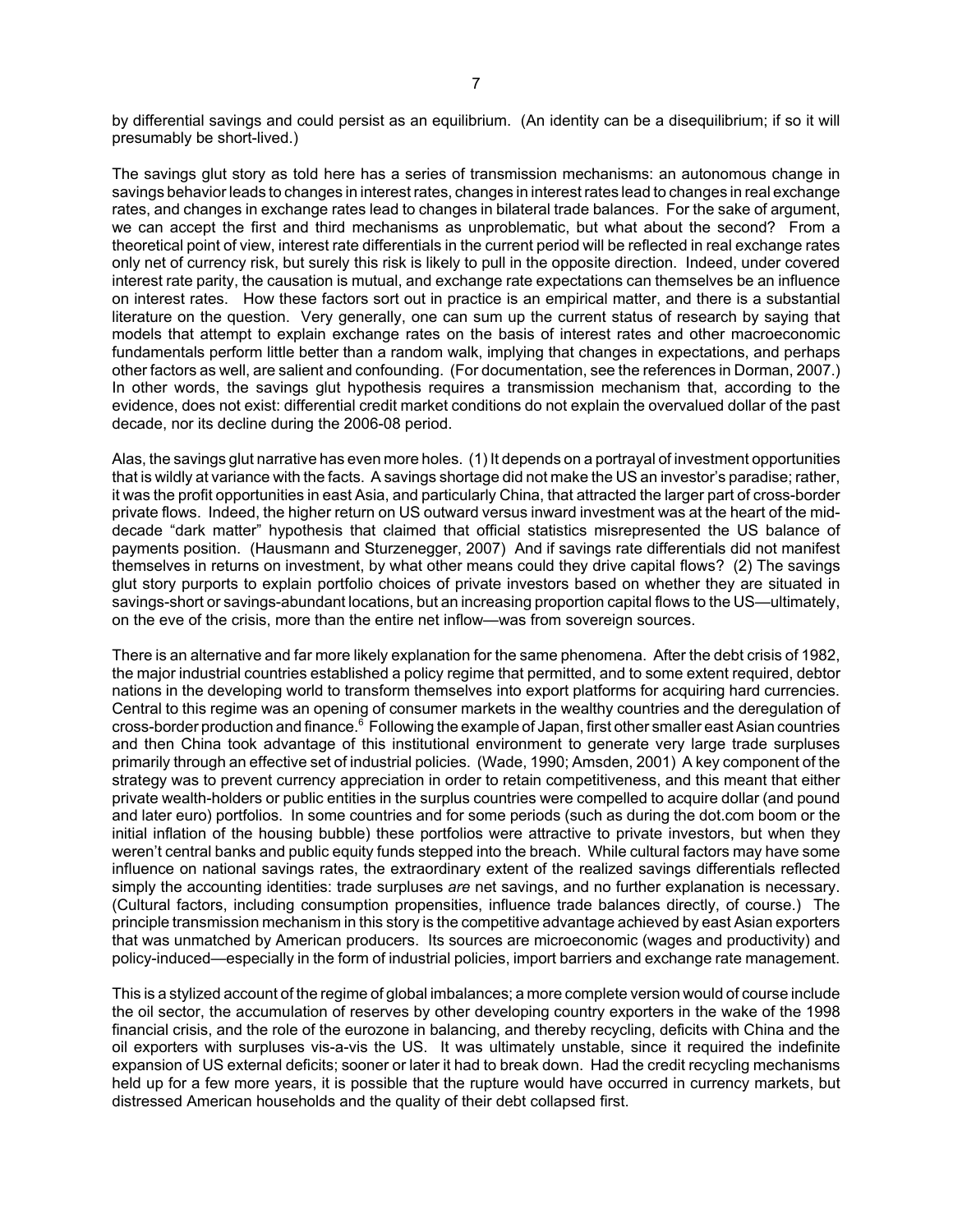# **IV. Global Rebalancing**

Now that the financial shock of 2008 appears to be contained, the central question is what form the recovery will take. The analysis in this paper implies that global rebalancing is the necessary objective.

To get a sense of the role that US deficits played during the era of imbalances, consider 2006. According the the IMF's World Economic Outlook database, the global economy, minus the US, expanded by \$2.56T at market exchange rates; the US CAD that year, according to the Bureau of Economic Analysis, was \$.79T. Thus, the demand represented by the external deficit could be said to have fueled nearly a third of the rest of the world's entire growth. This understates the importance of the imbalance in two respects: (1) Countries exporting to the US had national income multipliers greater than one. (2) Elimination of the US CAD would require both price (exchange rate) and quantity (national income) adjustment; the national income component would have further reduced global trade and income. Precise calculation would be difficult (it would depend on the accuracy of trade elasticity and multiplier estimates for all the world's principal economies), but it is enough for our purposes to say that the ability of the US to finance its CAD on such a colossal scale was indispensable to the world economy as a whole.

A shift in prevailing winds is often marked by a sudden stillness, and this appears to be the case for world trade as well. Just as trade grew much more rapidly than economic activity in general during the era of imbalances, it has now fallen off a ledge, if not a cliff. Figure 5 shows that the decline in trade during the past three quarters nearly equals its entire growth during the previous fourteen.



**Figure 5: Global Trade, 2005 – 2009, Annualized in Trillions \$US**

Source: World Trade Organization

The US contribution to this collapse can be seen in Figure 6, which presents US imports and exports on an annualized basis during the period July 2008 – May 2009. The trade deficit has fallen by an extraordinary 60% on a month-to-month basis; this has been accomplished by a shrinkage of imports (35%) in excess of exports (25%), from a larger base as well. The annualized decline in US imports is about \$1T, which represents almost two-thirds of the contemporaneous decline in global trade.

# **Figure 6: US Imports and Exports, Annualized in Trillions \$US**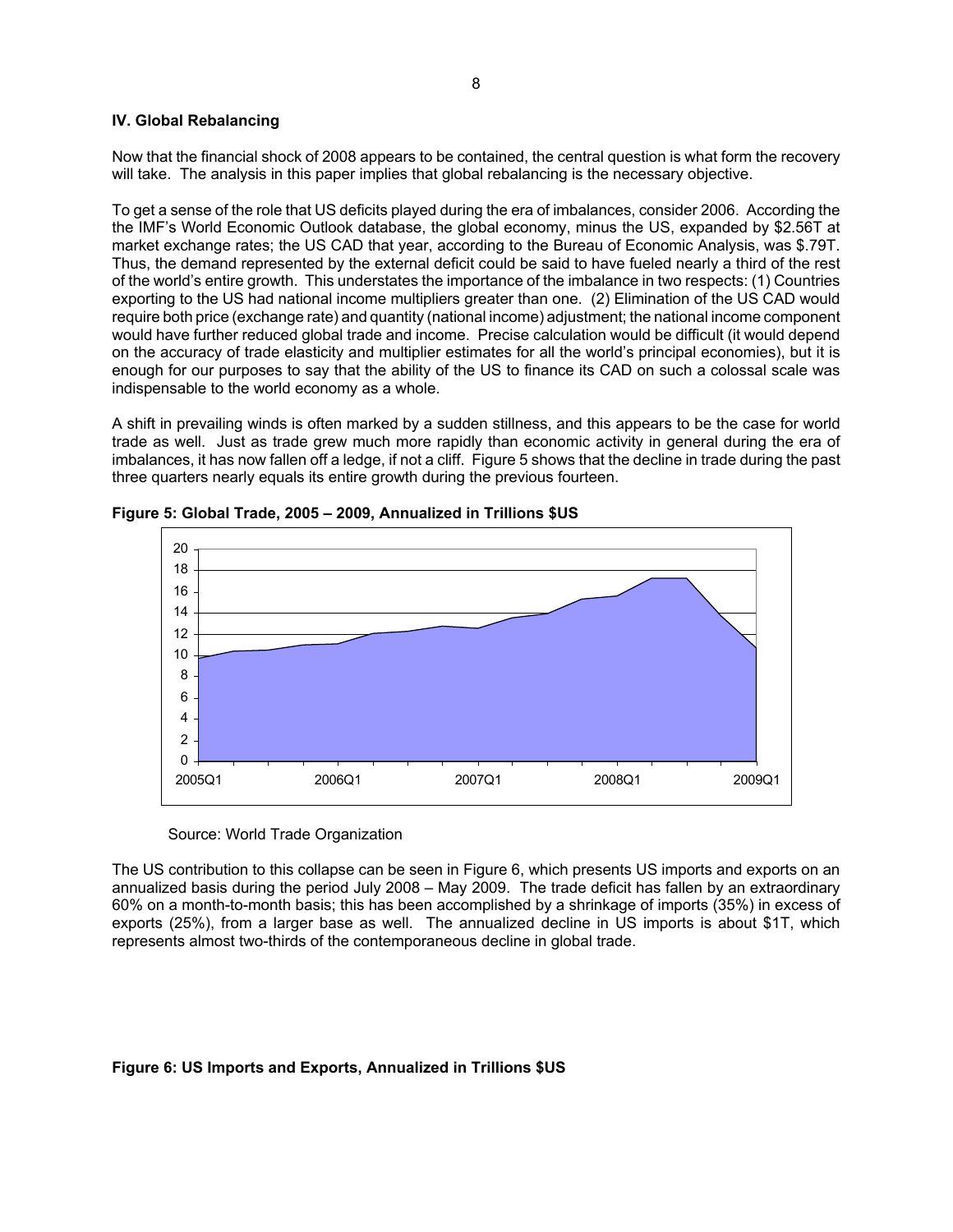

Source: US Bureau of Economic Analysis. Note: the darkly-shaded region reflects the trade balance  $(M - X)$ .

One more point needs to be made in connection with this adjustment: it is not due primarily to movements in the dollar. Figure 7 records the real effective dollar exchange rate since January 2005. The dollar declined steadily from its late-2005 peak until the intensification of the financial crisis in late summer 2008, but the current account and trade deficits did not plunge until the crisis took hold. In fact, the dollar spike associated with the panic phase has thus far had no discernible impact on trade flows. Nor has dollar's gyration led to any visible trade diversion, as would be expected if price effects predominated. We can conclude that the popular interpretation is correct: trade has plummeted in response to a credit crunch and a subsequent implosion of demand.



**Figure 7: Real Effective Exchange Rate, US Dollar, 2005-09 (2005 = 100)**

Source: Bureau of International Settlements

In a nutshell, the financial crisis has depressed global imbalances, but it has not yet pointed the way to sustainable rebalancing. A US trade and current account deficit of approximately their current levels may (barely) be sustainable, but not if they can be obtained only as a byproduct of a profound economic slump. If the world economy rebounds, and if the US CAD returns to its previous dimensions, a rupture of either currency or credit recycling (a run on the dollar, a collapse of credit channels) is inevitable. The "solution" to the financial strains of uneven development devised in the post-1982 period is no longer a solution, and a new framework for growth has to be found. It is much too early to forecast where this search will lead, but the preceding analysis suggests at least a few necessary guideposts: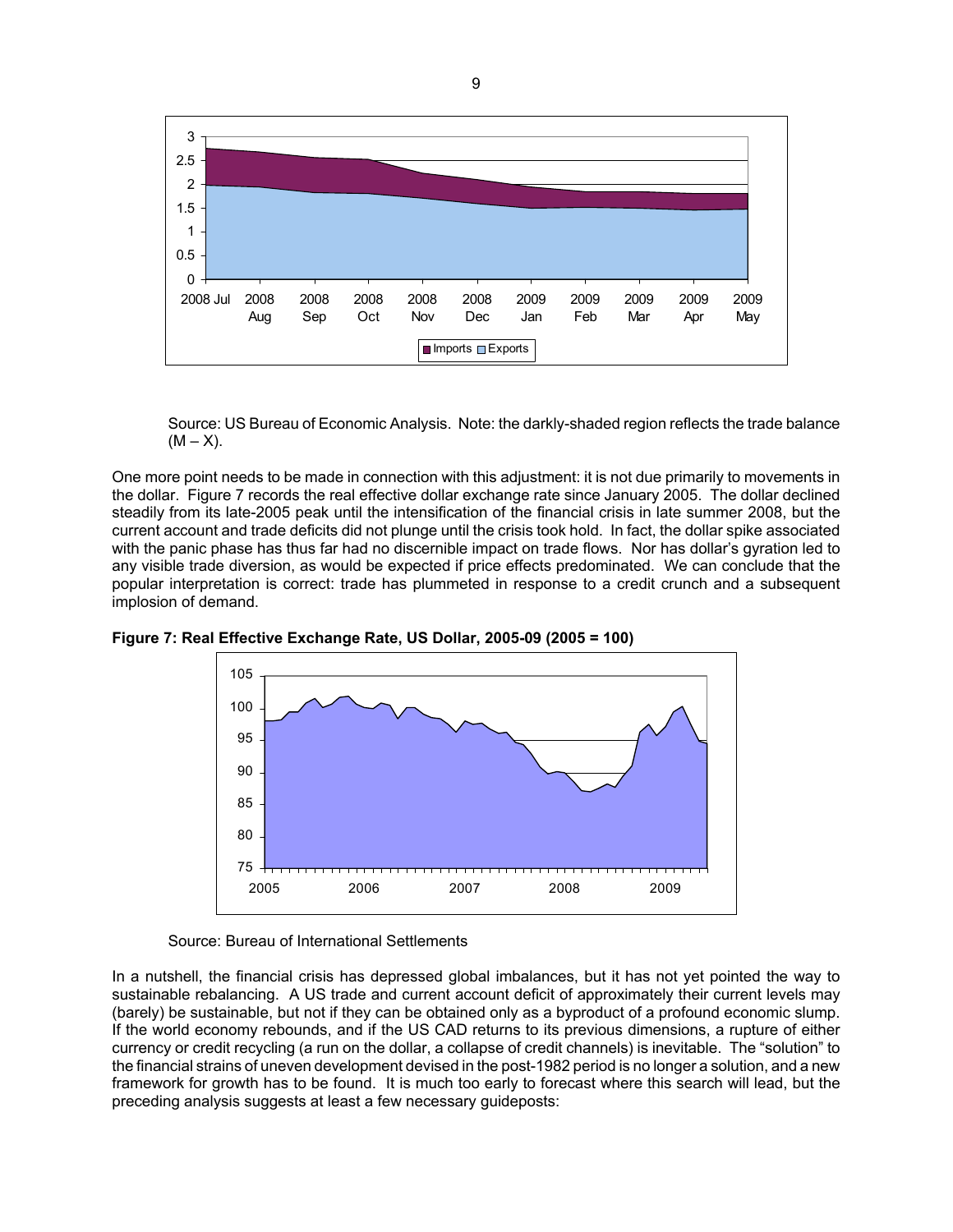1. Currency adjustments sufficient to contain unsustainable imbalances cannot be depended upon in the current financial architecture, if they exist at all. Sovereign players, possessing enough financial muscle, can dominate foreign exchange markets, and in any case these markets show no propensity to settle on prices consistent with medium or long period equilibrium. The entire modern period of floating exchange rates has been marked by repeated crises, with the latest having pulled the world to the brink of abyss. Either exchange rate determination must change, or additional mechanisms, like capital controls, need to be instituted to promote balance, or both.

2. The export-led model, at least in its current incarnation, has exhausted itself. In a sense, it suffers from the same problem as import-substitution, only in reverse. ISI foundered on the need to procure foreign exchange with insufficient exports to exchange for it. The majority of ISI countries eventually choked on their external debt. EL industrialization founders on the inability of the importers to sustain sufficient levels of debt – to recycle the surpluses amassed by the exporters. The model was successful only when its scale was small relative to global output; when China entered in force its end was already in view.

3. A substantial portion of the world's capital stock embodies the dead-end dynamics of global imbalances. China and other developing country exporters possess capacity in many industries which far exceeds domestic demand, and which has little prospect for profitable use in a world of more balanced trade. (The same observation applies to developed export specialists, like Germany.) By the same token, during its decades as an import powerhouse, the US failed to invest sufficiently in capacity that would enable it to increase its exports and provide domestic substitutes for foreign goods. In particular, it put off making the investments required to reduce its oil import bill, even though that issue has been on the table since the mid 1970s. Global rebalancing will take time and far-reaching political-economic adjustment: it will entail writing off some of the existing capital stock, replacing it with new investments, and propagating the institutions and policies appropriate to new, ideally more sustainable growth strategies.

# **Endnotes**

1. Like Godley and Lavoie (2006), the scaffolding is taken from accounting relationships in a flow of funds context, but I do not share their specific behavioral assumptions.

2. Estimates of private vs sovereign flows are inexact; those I rely on were extrapolated from official data (US BEA, BIS) by Brad Setser (2007), based on his assumptions regarding the composition of CB reserves and the likely, but unreported, holdings of Gulf Cooperation Council (GCC) members.

3. Here my analysis is indebted to the prescient work of Blecker (1992).

4. The spectacular character of these financial excesses have reinforced the view that they reached unprecedented levels and were principally responsible for the slump. It is a reasonable hypothesis, however, that financial practices are *always* problematic, in good times and bad, but only in a period of falling incomes or prices are they exposed.

5. In fairness, it is likely that the publicly-owned Landesbanks were responding to EU pressure to show market rates of return.

6. For more detailed discussion, see Dorman (2000).

# **References**

Aizenman, Joshua and Yothin Jinjarak. 2008. Current Account Patterns and National Real Estate Markets. NBER Working Paper No. W13921.

Amsden, Alice. 2001. *The Rise of "The Rest": Challenges to the West from Late-Industrializing Economies.* Oxford: Oxford University Press.

Bergsten, C. Fred and John Williamson (eds.). 2004. *Dollar Adjustment: How Far? Against What?*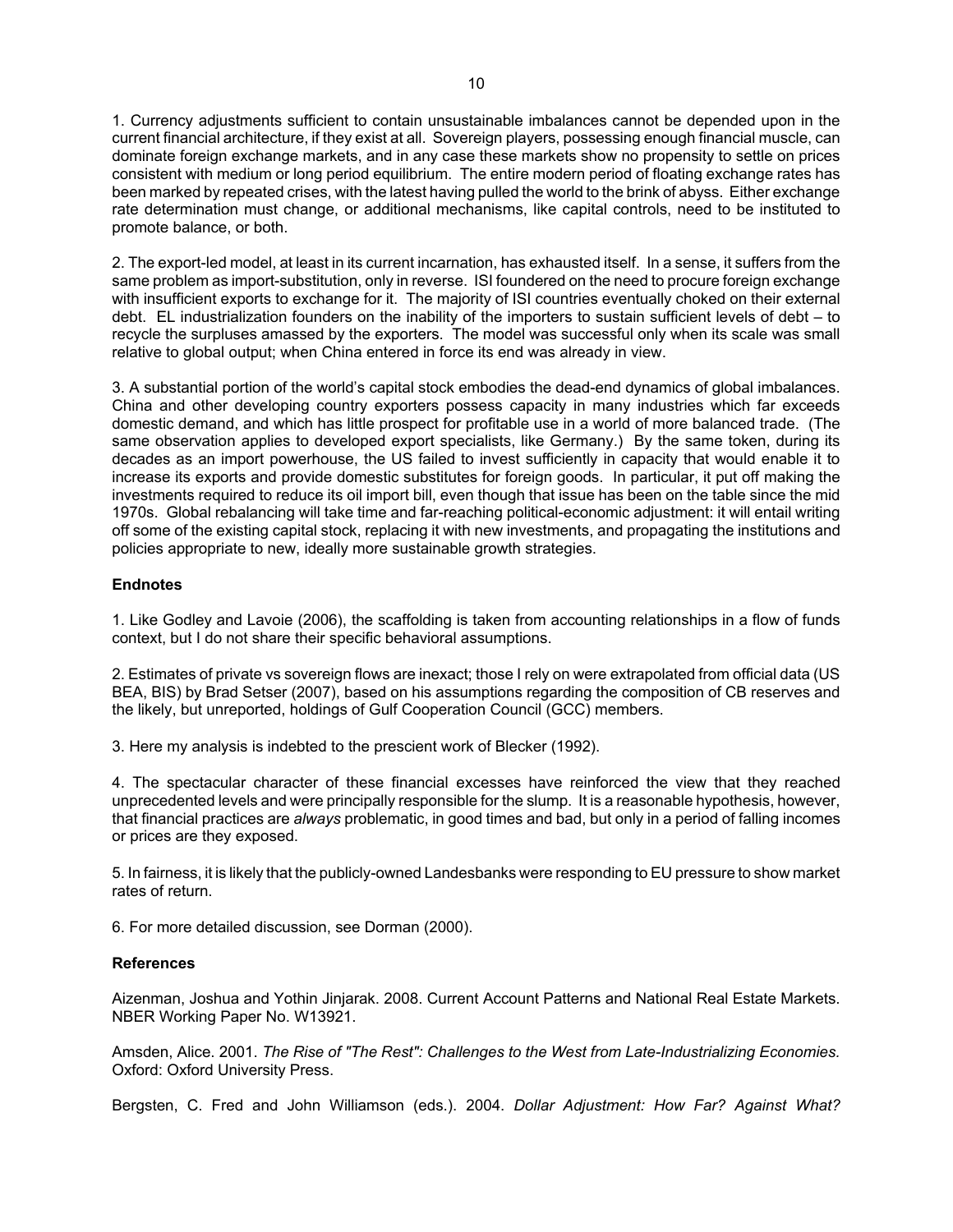Washington: Institute for International Economics.

Bernanke, Ben. 2005. The global savings glut and the U.S. current account deficit. Sandridge Lecture, Virginia Association of Economists.

Blanchard, Olivier, Francesco Giavazzi and Filipa Sa. 2005. The U.S. Current Account and the Dollar. Massachusetts Institute of Technology Department of Economics Working Paper No. 05-02.

Blecker, Robert A. 1992. *Beyond the Twin Deficits.* Armonk, NY: M.E. Sharp.

Boushey, Heather and Christian E. Weller. 2008. Has Growing Inequality Contributed to Rising Household Economic Distress? *Review of Political Economy.* 20(1): 1-22.

Chowdhury, Mustafa and Marcus Huie. 2008. Skyrocketing Issuance. Deutsche Bank US Economics/Strategy Weekly, Oct. 10.

Cline, William R. 2006. The US External Deficit and Developing Countries. Center for Global Development Working Paper No. 86.

Cynamon, Barry Z. and Steven M. Fazzari. 2008. Household Debt in the Consumer Age: Source of Growth—Risk of Collapse. *Capitalism and Society.* 3(2): Article 3.

DeLong, J. Bradford. 2005. Divergent Views on the Coming Dollar Crisis. *The Economists' Voice.* 2(5): Article 1.

Dorman, Peter. 2007. Low Savings or a High Trade Defict? Which Tail Is Wagging Which? *Challenge*. 50(4): 49-64.

Dorman, Peter. 2000. Actually Existing Globalization. In Preet Aulakh and Michael Schechter (eds.), *Rethinking Globalization(s): From Corporate Transnationalism to Local Interventions*, New York: St. Martin's Press.

Eichengreen, Barry. 2006. Global imbalances: The New Economy, the Dark Matter, the Savvy Investor, and the Standard Analysis. *Journal of Policy Modeling*, 28(6): 645-652.

Ellis, Luci. 2008. The Housing Meltdown: Why Did it Happen in the United States? Bank for International Settlements Working Paper No. 259.

Godley, Wynne and Marc Lavoie. 2006. Monetary Economics: An Integrated Approach to Credit, Money, Income, Production and Wealth. Basingstoke (UK): Palgrave Macmillan.

Greenspan, Alan and James Kennedy. 2007. Sources and Uses of Equity Extracted from Homes. Federal Reserve Board, Divisions of Research & Statistics and Monetary Affairs, Finance and Economics Discussion Series Working Paper.

Hausmann, Ricardo and Federico Sturzenegger. 2007. The Missing Dark Matter in the Wealth of Nations and its Implications for Global Imbalances. *Economic Policy*, 22(51: 469 - 518.

Krugman, Paul. 2006. Will There Be a Dollar Crisis? Unpublished manuscript.

Obstfeld, Maurice and Kenneth Rogoff. 2005. The Unsustainable US Current AccountPosition Revisited. National Bureau of Economic Research Working Paper No. 10869.

Roubini, Nouriel and Brad Setser. 2004. The US as a Net Debtor: The Sustainability of the US External Imbalances. Unpublished manuscript.